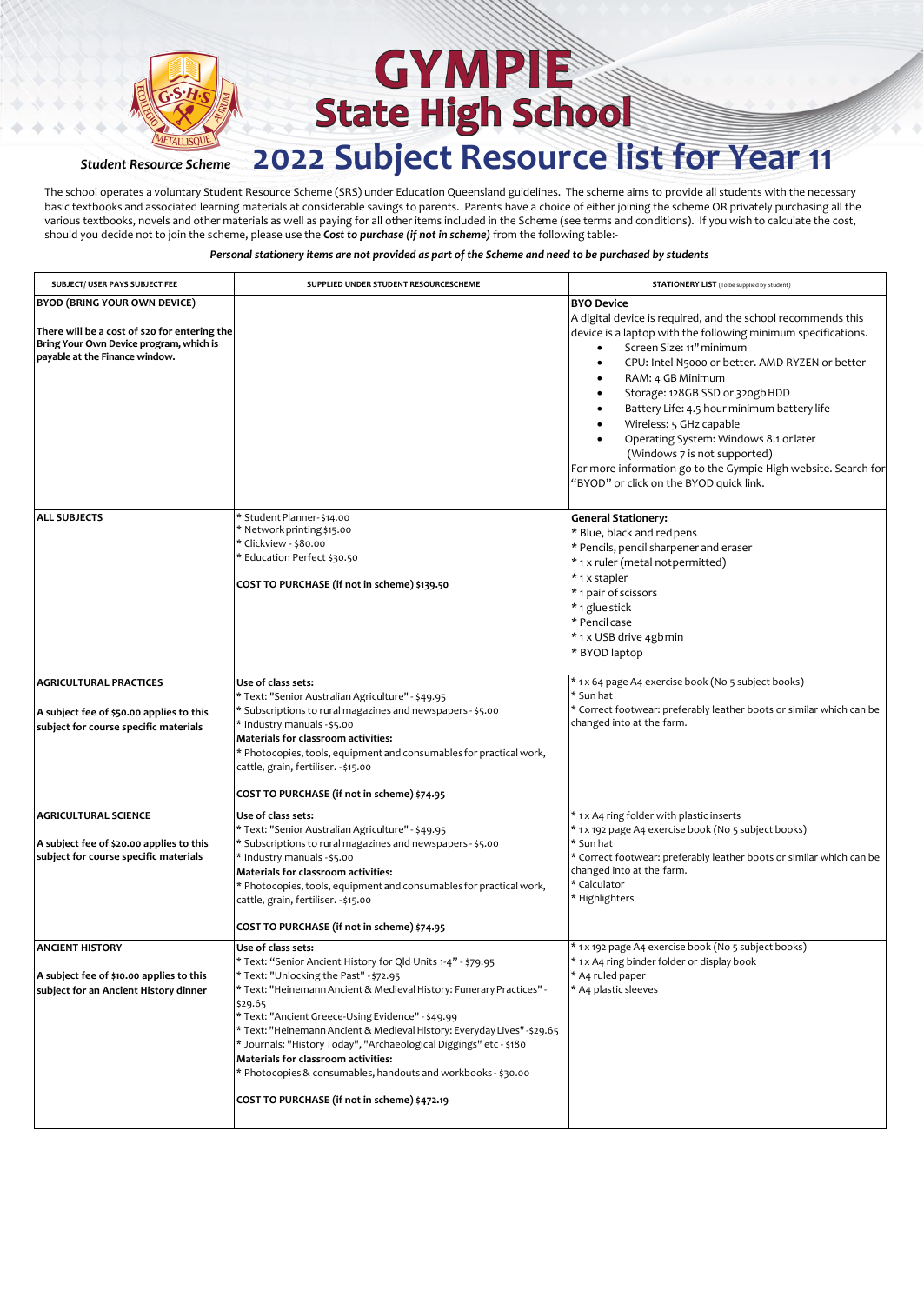

The school operates a voluntary Student Resource Scheme (SRS) under Education Queensland guidelines. The scheme aims to provide all students with the necessary basic textbooks and associated learning materials at considerable savings to parents. Parents have a choice of either joining the scheme OR privately purchasing all the various textbooks, novels and other materials as well as paying for all other items included in the Scheme (see terms and conditions). If you wish to calculate the cost, should you decide not to join the scheme, please use the *Cost to purchase (if not in scheme)* from the following table:-

| <b>ASDAN</b>                               | Use of class sets:<br>* Text:                                             | For each course or award:<br>* A4 ruled paper                |
|--------------------------------------------|---------------------------------------------------------------------------|--------------------------------------------------------------|
|                                            | "ASDAN booklets- \$20                                                     | * A4 lever file folder                                       |
| A subject fee of \$20.00 applies to this   | * Calculators \$10                                                        | * 200 Plastic sleeves                                        |
| subject for consumables required for       |                                                                           | * Glue stick                                                 |
| specialist purposes                        | Materials for classroom activities:                                       |                                                              |
|                                            | * Photocopies & consumables - \$50.00                                     |                                                              |
|                                            | * scissors, glue rollers, cardboard, tools, papers, card, brushes, paint, |                                                              |
|                                            | drawing media, digital camera, photocopies - \$85.00                      |                                                              |
|                                            |                                                                           |                                                              |
|                                            | COST TO PURCHASE (if not in scheme) \$165.00                              |                                                              |
| <b>AQUATIC PRACTICES</b>                   | Use of class sets:                                                        | * 1 x 128 page A4 exercise book                              |
|                                            | * Text: "An Introduction to Marine Studies" - \$77.00                     | * Personal protective equipment                              |
| A subject fee of \$290.00 applies to this  | * Text: "Marine Science for Australian Students" - \$77.00                |                                                              |
| subject for;                               | * Workbook: "Marine Environment Manual" - \$25.00                         |                                                              |
| Workbooks-power boating,                   | * Workbook: "Mariners Skills Student Manual" - \$24.00                    |                                                              |
| recreational fishing rules and regulations | * Workbook: "Mangroves" - \$42.00                                         |                                                              |
| guide.                                     | Materials for classroom activities:                                       |                                                              |
|                                            | * Photocopying - \$5.00                                                   |                                                              |
| Fishing rod building kits - \$100.00       |                                                                           |                                                              |
| Boating days/camps x 3 - \$190.00          | COST TO PURCHASE (if not in scheme) \$152.00                              |                                                              |
| <b>BIOLOGY</b>                             | Use of class sets:                                                        | * 1 x A4 Display folder                                      |
|                                            | * Text: "Biology in Context: The Spectrum of Life" - \$105.00             | * Ruled paper or 1 x 192 page A4 exercise book (No 5 subject |
| A subject fee of \$20.00 applies to this   | * Text: "Biology 1 & 2" - \$153.00                                        | books)                                                       |
| subject for Extended Experimental          | * Bio zone Student Workbooks- \$55.00                                     | * 1 x 64 page A5 linednotebook                               |
| <b>Investigation Program materials</b>     | * Digital resources (BrainPop, Clickview, Twigworld) - \$20.00            | * Calculator                                                 |
|                                            | Materials for classroom activities:                                       | * Highlighter                                                |
|                                            |                                                                           |                                                              |
|                                            | * Laboratory materials and consumables (eg microbiology samples ie        |                                                              |
|                                            | bacteria, cultures, chemicals etc) - \$15.00                              |                                                              |
|                                            | * Photocopying - \$5.00                                                   |                                                              |
|                                            | COST TO PURCHASE (if not in scheme) \$353.00                              |                                                              |
| <b>BUSINESS</b>                            | Use of text:                                                              | * 1 x A4 note book (not 5 subject book)                      |
|                                            | * Text: "Business for QCE Units 1 & 2 " -\$77.95                          | * Positive printing balance                                  |
|                                            | Materials for classroom activities:                                       | * BYOD laptop                                                |
|                                            | * Photocopies & consumables, worksheets and materials - \$5.00            |                                                              |
|                                            | COST TO PURCHASE (if not in scheme) \$82.95                               |                                                              |
|                                            |                                                                           |                                                              |
| <b>CERTIFICATE II IN BUSINESS</b>          | Use of:                                                                   | * 1 X A4 note book                                           |
|                                            | * Software: TypeQuick for Students, TypeQuick Skill Evaluator" - \$80     | * positive printing balance                                  |
|                                            | Materials for classroom activities:                                       | * 6 x foolscap manila folders                                |
|                                            | * Photocopies & consumables, worksheets and materials (including          | * 1 foolscap suspension file & tab                           |
|                                            | binding and lamination materials) - \$5.00                                | * BYOD Laptop                                                |
|                                            | * Office equipment (desktop computer, multifunction device, telephone,    |                                                              |
|                                            | electric stapler, thermal binder, laminating machines, facsimile,         |                                                              |
|                                            | guillotine) - \$100.00                                                    |                                                              |
|                                            |                                                                           |                                                              |
|                                            | COST TO PURCHASE (if not in scheme) \$185                                 |                                                              |
|                                            |                                                                           |                                                              |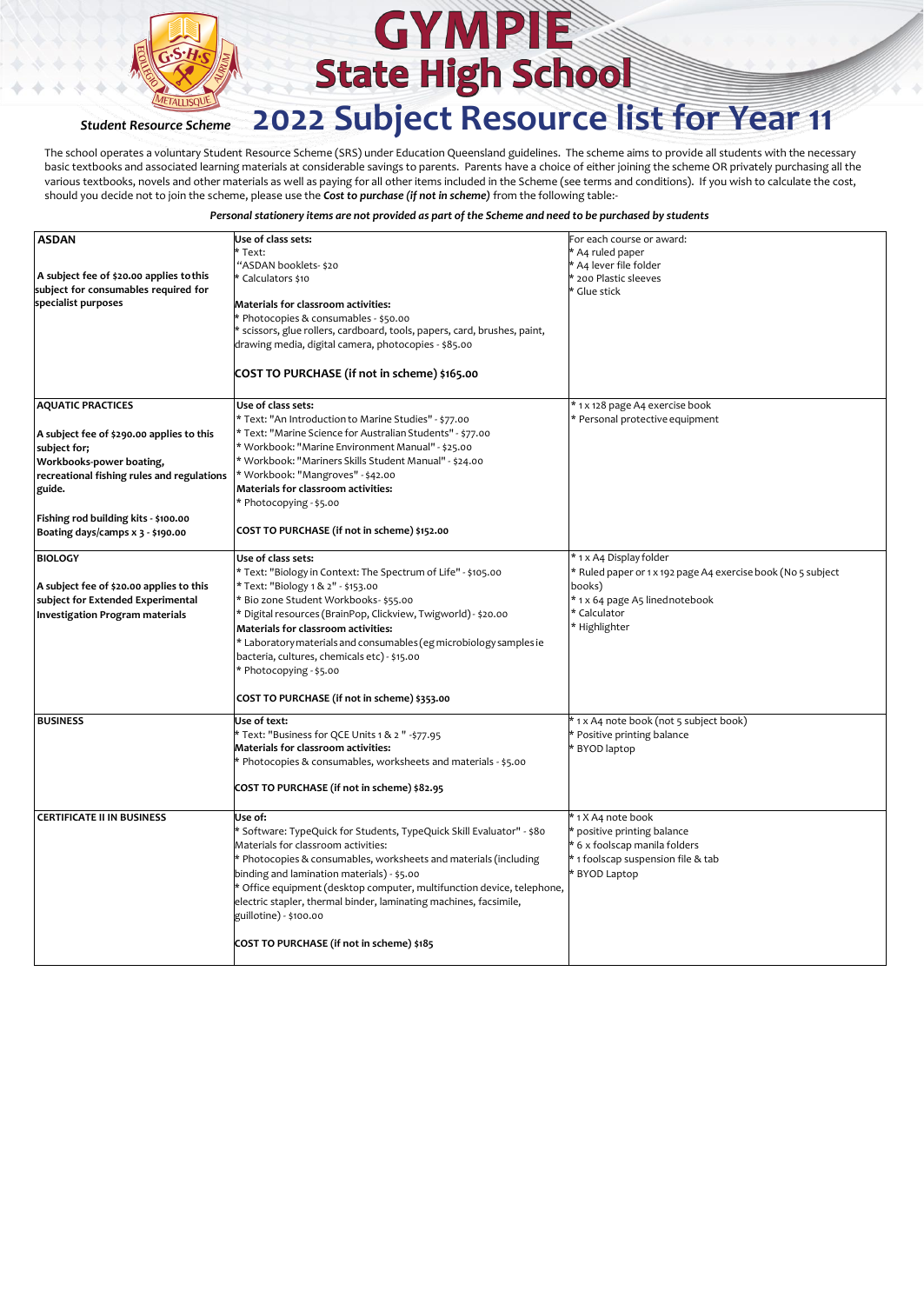

# **GYMPIE State High School**

### *Student Resource Scheme* **2022 Subject Resource list for Year 11**

The school operates a voluntary Student Resource Scheme (SRS) under Education Queensland guidelines. The scheme aims to provide all students with the necessary basic textbooks and associated learning materials at considerable savings to parents. Parents have a choice of either joining the scheme OR privately purchasing all the various textbooks, novels and other materials as well as paying for all other items included in the Scheme (see terms and conditions). If you wish to calculate the cost, should you decide not to join the scheme, please use the *Cost to purchase (if not in scheme)* from the following table:-

| SUBJECT/ USER PAYS SUBJECT FEE                                                                                                                                                                                               | SUPPLIED UNDER STUDENT RESOURCESCHEME                                                                                                                                                                                                                                                                                                                                                                                                                                                                                                                                                                                                                                                                                                                                                                                                                                                                                                                                                                                     | <b>STATIONERY LIST</b> (To be supplied by Student)                                                                                                                                                                                                                                                              |
|------------------------------------------------------------------------------------------------------------------------------------------------------------------------------------------------------------------------------|---------------------------------------------------------------------------------------------------------------------------------------------------------------------------------------------------------------------------------------------------------------------------------------------------------------------------------------------------------------------------------------------------------------------------------------------------------------------------------------------------------------------------------------------------------------------------------------------------------------------------------------------------------------------------------------------------------------------------------------------------------------------------------------------------------------------------------------------------------------------------------------------------------------------------------------------------------------------------------------------------------------------------|-----------------------------------------------------------------------------------------------------------------------------------------------------------------------------------------------------------------------------------------------------------------------------------------------------------------|
| CERTIFICATE II IN ENGINEERING<br><b>PATHWAYS</b><br>A subject fee of \$140.00 applies to this<br>subject for materials used in projects<br>and module booklets                                                               | Use of class sets:<br>* Text: "Engineering" - \$39.95<br>* Text: "Fitting & Machining" - \$75.00 (out of print)<br>* School produced booklets - \$30.00<br>* Safety glasses & hearing protection - \$14.00<br>* On Guard Safety Course - \$25.00<br>Materials for classroom activities:<br>* Materials for projects as described in subject selection handbook<br>(wood, plastic, steel, graphics sheets)- \$70.00<br>COST TO PURCHASE (if not in scheme) \$253.95                                                                                                                                                                                                                                                                                                                                                                                                                                                                                                                                                        | * 1 x 2H pencil<br>* Correct footwear<br>* Protective clothing                                                                                                                                                                                                                                                  |
| CERTIFICATE II IN FURNITURE MAKING<br><b>PATHWAYS</b><br>A subject fee of \$140.00 applies to this<br>subject for materials used in projects<br>and module booklets                                                          | Use of class sets:<br>* Text: "Furnishing Workbook" - \$39.95<br>* School produced booklets - \$30.00<br>* Safety glasses & hearing protection - \$14.00<br>* On Guard Safety Course - \$25.00<br>Materials for classroom activities:<br>* Materials for projects as described in subject selection handbook<br>(wood, plastic, steel, graphics sheets)- \$70.00<br>COST TO PURCHASE (if not in scheme) \$178.95                                                                                                                                                                                                                                                                                                                                                                                                                                                                                                                                                                                                          | * 1 x 2H pencil<br>* Correct footwear<br>* Protective clothing                                                                                                                                                                                                                                                  |
| CERTIFICATE II IN HOSPITALITY<br>A subject fee of \$50.00 applies to this<br>subject for guest speakers, chef<br>demonstrations, competency booklets<br>and folders.<br>Subsidy towards use of subject specific<br>equipment | Use of class sets:<br>* Text: "Basic Principles of Catering and Hospitality" - \$85.95<br>* A range of cookery books eg, Women's Weekly, Masterchef - \$20.00<br>* Various DVD's, access to YouTube and Clickview - \$20.00<br>Materials for Classroom Activities:<br>* Ingredients for class activities, food experiments & tasting - \$15.00<br>* Use of bin liners, freezer bags, gladwrap, alfoil, paper towel,<br>laundering tea towels etc, detergent, electricity/gas, consumables, apron<br>use - \$5.00<br>* Stock of grocery items if insufficient brought or accidental breakage,<br>garnishing/decorating items, accompaniments to present tasks, spices,<br>herbs, oils etc - \$10.00<br>* Stationery, photocopies, worksheets, recipes - \$10.00<br>* Subject specific equipment (eg serving plates and platters) - \$50.00<br>* Photographic evidence of stages of production - \$5.00<br>* Folders for all competency work, document protectors - \$15.00<br>COST TO PURCHASE (if not in scheme) \$235.95 | * 1 x A4 ring binder<br>* Ruled paper<br>* Money for courses and excursions, eg RSA course<br>* Weekly cooking ingredients for practical food lessons<br>* Tea towel<br>* Containers to take food home<br>* Correct footwear<br>* Black pants/ skirt, white or black shirt and black shoes for function<br>work |
| CERTIFICATE II IN INFORMATION,<br>DIGITAL MEDIA AND TECHNOLOGY                                                                                                                                                               | Use of class sets:<br>* Selection of texts and reference books/magazines (eg "APC" magazine,<br>"PC User" etc) - \$50.00<br>* Software: "Adobe Master Collection - \$400.00 (Includes<br>Photoshop, Dreamweaver, Premiere Proand more), Sony Acid -<br>\$200.00, Gamemaker" - \$40.00<br>Materials for classroom activities:<br>* Photocopied resources and worksheets - \$10.00<br>COST TO PURCHASE (if not in scheme) \$700.00                                                                                                                                                                                                                                                                                                                                                                                                                                                                                                                                                                                          | * Headphones<br>* USB memory stick 4GB (8 GB recommended)<br>* Positive printing balance<br>* BYOD laptop                                                                                                                                                                                                       |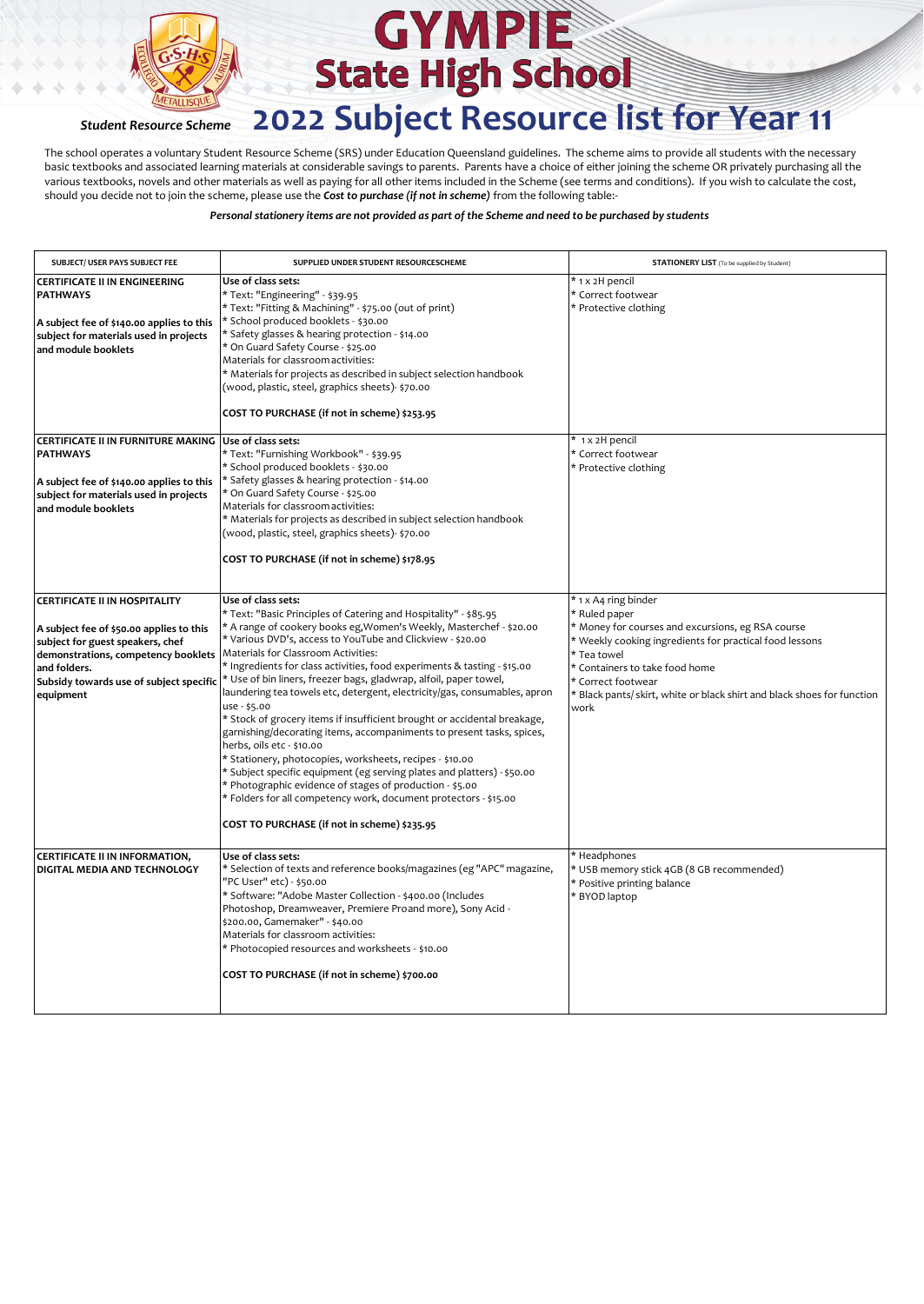

The school operates a voluntary Student Resource Scheme (SRS) under Education Queensland guidelines. The scheme aims to provide all students with the necessary basic textbooks and associated learning materials at considerable savings to parents. Parents have a choice of either joining the scheme OR privately purchasing all the various textbooks, novels and other materials as well as paying for all other items included in the Scheme (see terms and conditions). If you wish to calculate the cost, should you decide not to join the scheme, please use the *Cost to purchase (if not in scheme)* from the following table:-

| SUBJECT/ USER PAYS SUBJECT FEE                                                                                                                                  | SUPPLIED UNDER STUDENT RESOURCESCHEME                                                                                                                                                                                                                                                                                                                                                                                                                                                                                                                | <b>STATIONERY LIST</b> (To be supplied by Student)                                                                                                                    |
|-----------------------------------------------------------------------------------------------------------------------------------------------------------------|------------------------------------------------------------------------------------------------------------------------------------------------------------------------------------------------------------------------------------------------------------------------------------------------------------------------------------------------------------------------------------------------------------------------------------------------------------------------------------------------------------------------------------------------------|-----------------------------------------------------------------------------------------------------------------------------------------------------------------------|
| <b>CERTIFICATE II IN RURAL OPERATIONS</b>                                                                                                                       | Use of class sets:<br>* Rural Skills Online<br>* Subscriptions to rural magazines and newspapers - \$5.00<br>* Industry manuals - \$5.00<br>Materials for classroom activities:<br>* Photocopies, tools, equipment and consumables for practical work, cattle, grain.<br>\$15.00<br>COST TO PURCHASE (if not in scheme) \$25.00                                                                                                                                                                                                                      | * 1 x 64 page A4 exercise book (No 5 subject books)<br>* Sun hat<br>* Correct footwear: preferably leather boots or similar<br>which can be changed into at the farm. |
| <b>CERTIFICATE III IN FITNESS</b><br><b>AND</b><br><b>CERTIFICATE II IN SPORT AND</b><br><b>RECREATION</b>                                                      | Equipment for class activities:<br>*Access to sporting and fitness equipment (gym, heartrate monitors etc) - \$500.00<br>Materials for class activities:<br>*Photocopying of all resource materials for theory sessions - \$10.00<br>*Consumables (sunscreen, tennis balls etc) - \$5.00<br>COST TO PURCHASE (if not in scheme) \$515.00                                                                                                                                                                                                             | * Laptop<br>* 1 x A4 exercise book<br>* 1 x A4 display folder<br>* Hat<br>* Water bottle<br>* Sunscreen<br>* Shoes suitable for exercise<br>* Towel                   |
| <b>CERTIFICATE IV DIGITAL and</b><br><b>INTERACTIVE GAMING</b><br>A subject fee of \$40.00 applies to this<br>subject for course specific software<br>licensing | Use of class sets:<br>* Selection of texts and reference books/magazines (eg "APC" magazine, "PC User"<br>etc) - \$50.00<br>* Software: "Adobe Master Collection - \$400.00 (Includes<br>Photoshop, Dreamweaver, Premiere Proand more), Sony Acid -<br>\$200.00, Gamemaker" - \$40.00<br>* DVD Effects Package - \$145.00<br>* Microphone - \$15.00<br>* Digital Camera - \$200.00<br>* Webcam - \$60.00<br>Materials for classroom activities:<br>* Photocopied resources and worksheets - \$10.00<br>COST TO PURCHASE (if not in scheme) \$1120.00 | * Headphones<br>* External USB hard drive 250 GB minimum (\$80)<br>* Positive printing balance<br>* BYOD laptop - high spec model                                     |
| <b>CHEMISTRY</b><br>A subject fee of \$20.00 applies to this<br>subject for Extended Experimental<br><b>Investigation Program materials</b>                     | Use of class sets:<br>* Text: "Study on Chemistry" - \$58.99<br>Materials for classroom activities:<br>* Laboratory materials and consumables (eg chemicals, glassware etc) -<br>\$20.00<br>* Photocopying - \$5.00<br>COST TO PURCHASE (if not in scheme) \$83.99                                                                                                                                                                                                                                                                                   | * 1 x A4 binder and ruled paper<br>* A4 Display folder<br>* Correct footwear<br>* 1 x 64 page A5 lined notebook<br>* Highlighter<br>* Ruler                           |
| <b>DANCE IN PRACTICE</b>                                                                                                                                        | Use of class sets:<br>* Text: "Usborne Guide to Ballet and Dance & Dance Count Me In" - \$25.00<br>* School produced books - \$5.00<br>Material for classroom activities:<br>* Photocopying (tasks, teacher produced handouts) - \$5.00<br>* Use of costumes, props, tap & jazz shoes - \$100.00<br>* DVD & stage equipment, paints, brushes, DVD's, CD's - \$200.00<br>COST TO PURCHASE (if not in scheme) \$335.00                                                                                                                                 | * 1 x 64 page A4 exercise book (No 5 subject books)<br>* Black leggings to below the knee/black tee shirt<br>* Water bottle for summer<br>* USB for assignments       |
| <b>DESIGN</b>                                                                                                                                                   | Use of class sets:<br>* Text: "Nelson Senior Graphics" - \$69.00<br>* Text: "Jacaranda Senior Graphics" - \$93.00<br>* Text: "Visual Communication Design" - \$70.00<br>* School produced booklets - \$2.00<br>Materials for classroom activities:<br>* Worksheets, graphics sheets - \$25.00<br>* Prototype material<br>COST TO PURCHASE (if not in scheme) \$259.00                                                                                                                                                                                | * 2 x 2H, 4H, 2B pencils<br>* 1 x A3 sketch book<br>* 1 x sharpener<br>* 1 x eraser<br>* 1 x compass                                                                  |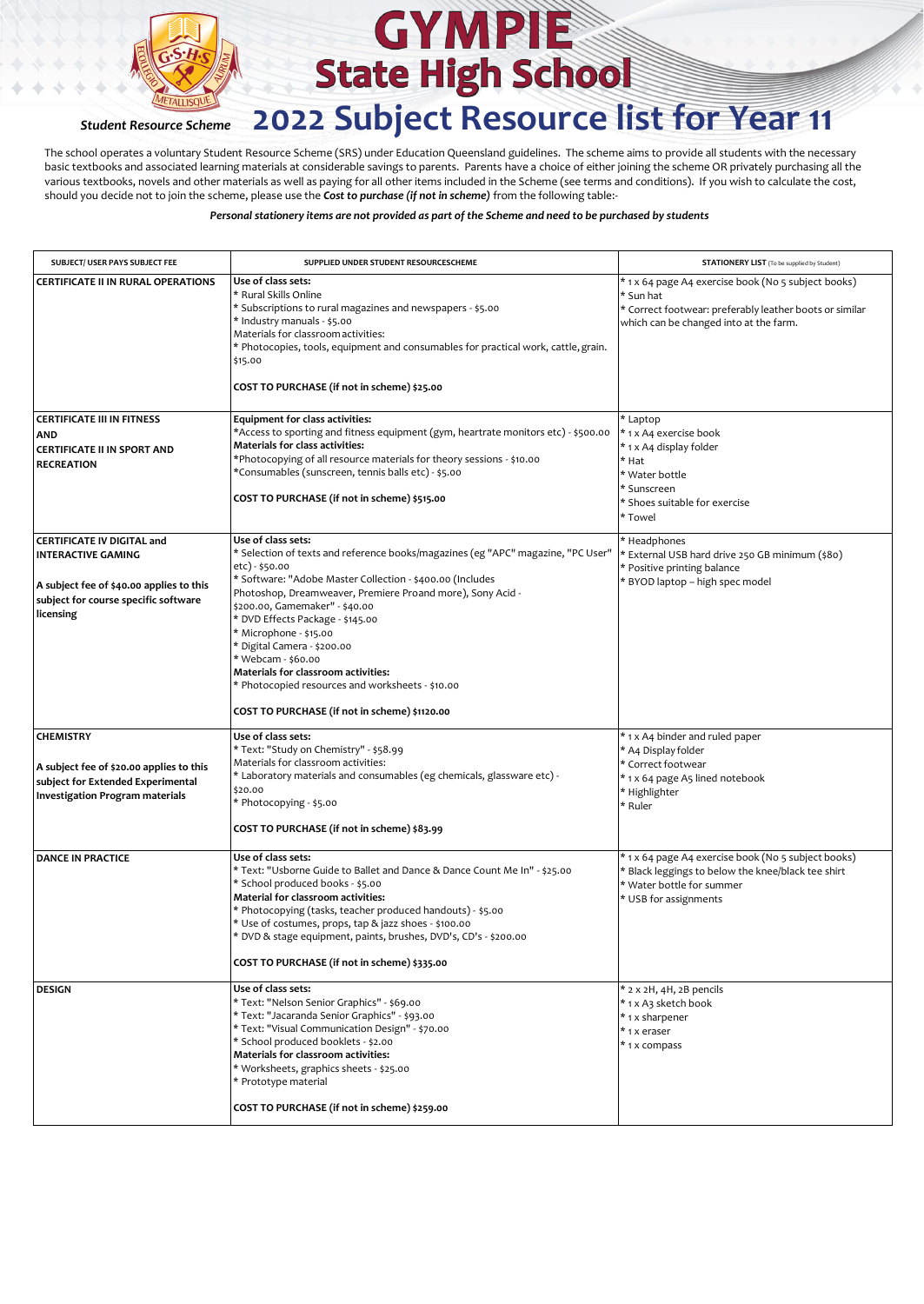

The school operates a voluntary Student Resource Scheme (SRS) under Education Queensland guidelines. The scheme aims to provide all students with the necessary basic textbooks and associated learning materials at considerable savings to parents. Parents have a choice of either joining the scheme OR privately purchasing all the various textbooks, novels and other materials as well as paying for all other items included in the Scheme (see terms and conditions). If you wish to calculate the cost, should you decide not to join the scheme, please use the *Cost to purchase (if not in scheme)* from the following table:-

| SUBJECT/ USER PAYS SUBJECT FEE                                                      | SUPPLIED UNDER STUDENT RESOURCESCHEME                                                                                                                                                                                                                                                                                                                                                                                                                                                                                                          | <b>STATIONERY LIST</b> (To be supplied by Student)                                                                                                                         |
|-------------------------------------------------------------------------------------|------------------------------------------------------------------------------------------------------------------------------------------------------------------------------------------------------------------------------------------------------------------------------------------------------------------------------------------------------------------------------------------------------------------------------------------------------------------------------------------------------------------------------------------------|----------------------------------------------------------------------------------------------------------------------------------------------------------------------------|
| <b>DRAMA IN PRACTICE</b>                                                            | Use of class sets:<br>* Text: "Various play texts" - \$18.00 each<br>* DVD: "The Making of a Play" - \$65.00<br>* School produced booklets - \$5.00<br>* Software: "Final Draft" - \$200.00<br>Materials for classroom activities:<br>* Photocopying (tasks, scripts, teacher produced handouts), DVD<br>equipment, costumes and props, paints, brushes, stage equipment,<br>CD's, butcher's paper - \$200.00<br>COST TO PURCHASE (if not in scheme) \$488.00                                                                                  | * 1 x 96 page A4 binder book (No 5 subject books)<br>* Some costume and props, readily accessible in most<br>households<br>* Black leggings/trackpants and a black t-shirt |
| <b>EARLY CHILDHOOD STUDIES</b>                                                      | Use of class sets:                                                                                                                                                                                                                                                                                                                                                                                                                                                                                                                             | * 2 x A4 exercise book, 128p                                                                                                                                               |
| A subject fee of \$15.00 for materials to<br>develop play-based learning activities | * Children's Reading books - \$50.00<br><b>Materials for classroom activities:</b><br>* Photocopies and consumables, handouts, workbooks, - \$20.00<br>* Stationery to produce learning activities - \$30.00<br>* Access to a range of early childhood educational material-\$50.00<br>* Costs involved in hosting visits from families/carers - \$30.00<br>* Photographic evidence/photos to develop - \$10.00<br>* Textile and Craft items - \$10.00                                                                                         | * 1 x A4 ring binder<br>* ruled paper<br>* 1 box A4 plastic sleeves<br>* Clear Folder                                                                                      |
|                                                                                     | COST TO PURCHASE (if not in scheme) \$250.00                                                                                                                                                                                                                                                                                                                                                                                                                                                                                                   |                                                                                                                                                                            |
| <b>ESSENTIAL ENGLISH</b>                                                            | Use of class sets:<br>* Text: MacMillan "Essential English QCE Units 1&2" - \$34.95<br>* Text: Nelson "Essential English for New QCE Units 1-4" - \$39.95<br>* Dictionary - \$26.95<br>* Thesaurus - \$24.95<br><b>Materials for Classroom Activities:</b><br>* Photocopying, consumables & performances - \$20.00<br>COST TO PURCHASE (if not in scheme) \$146.80                                                                                                                                                                             | * 1 x 128 page A4 exercise book (not a 5 subject books)<br>* A4 paper and plastic sleeves for assignments                                                                  |
| <b>ENGLISH</b>                                                                      | Use of class sets:<br>* Text: "MacMillan Queensland Senior English" - \$55.99<br>* Text: "Jacaranda Media: New Ways & Meanings" - \$79.95<br>* Text: "Two Centuries of Australia Poetry" - \$35.00<br>* Text: "Penguin Anthology of Australian Poets" - \$35.00<br>* Dictionary - \$26.95<br>* Thesaurus - \$24.95<br>* Novels x 2 - \$40.00<br>* DVD x 1 - \$20.00<br>* Plays - \$30.00<br><b>Materials for Classroom Activities:</b><br>* Photocopying, consumables & performances - \$15.00<br>COST TO PURCHASE (if not in scheme) \$362.84 | * 1 x 128 page A4 exercise book (not 5 subject books)                                                                                                                      |
| <b>ESSENTIAL</b><br><b>MATHEMATICS</b>                                              | Use of class sets:<br>* Text: Jacaranda "General Mathematics Units 1 & 2" - \$92.00<br>Materials for classroom activities:<br>* Photocopies, graph paper & consumables - \$25.00<br>COST TO PURCHASE (if not in scheme) \$117.00                                                                                                                                                                                                                                                                                                               | * 1 x 64 page A4 exercise book per semester (No 5 subject<br>books)<br>* Scientific calculator (preferably Sharp EL 351) available from<br>Payment Window (\$20)           |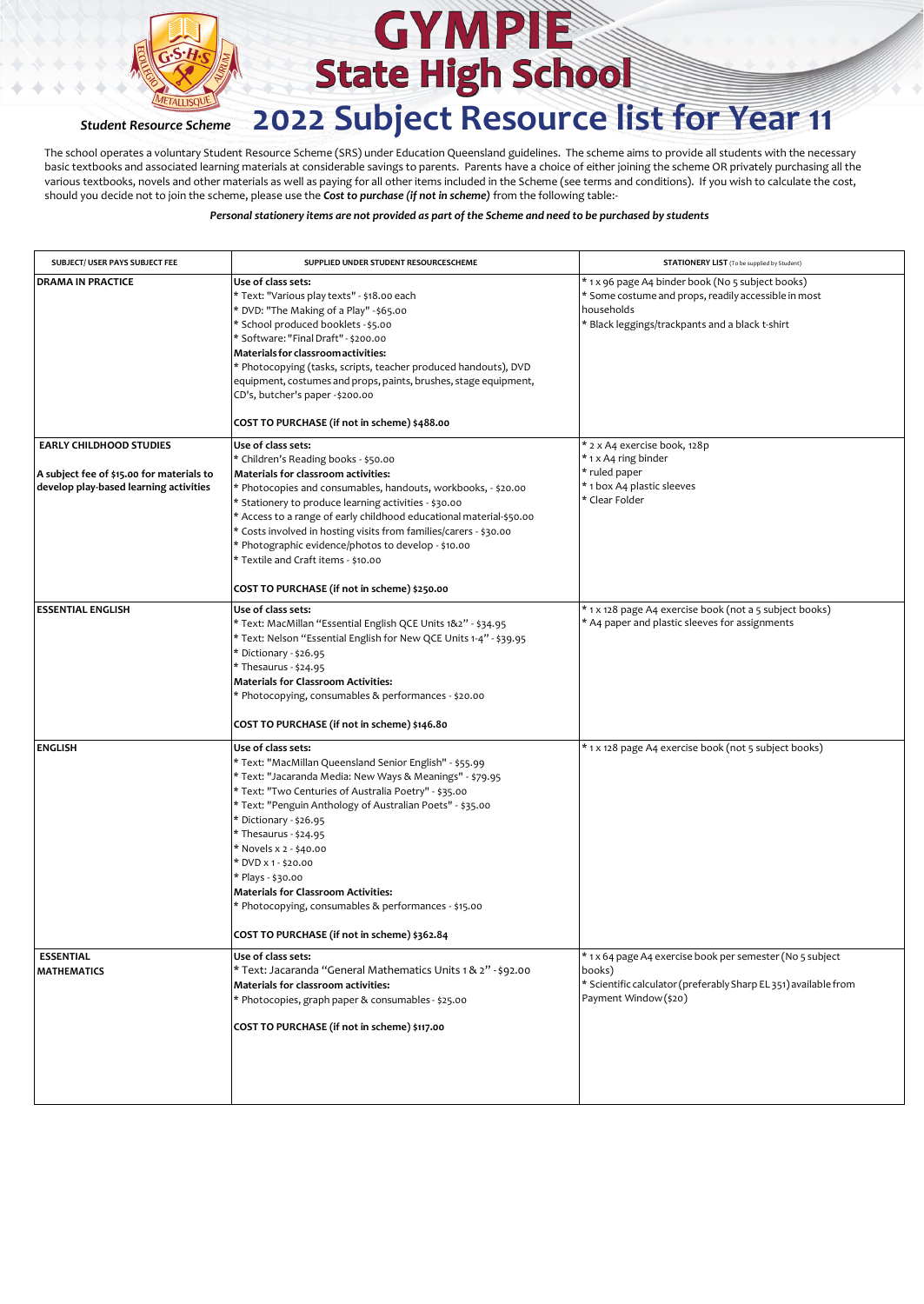

The school operates a voluntary Student Resource Scheme (SRS) under Education Queensland guidelines. The scheme aims to provide all students with the necessary basic textbooks and associated learning materials at considerable savings to parents. Parents have a choice of either joining the scheme OR privately purchasing all the various textbooks, novels and other materials as well as paying for all other items included in the Scheme (see terms and conditions). If you wish to calculate the cost, should you decide not to join the scheme, please use the *Cost to purchase (if not in scheme)* from the following table:-

| FILM, TELEVISION & NEW MEDIA                                                     | Use of class sets:                                                                                                                | * USB drive (16GB)                                                      |
|----------------------------------------------------------------------------------|-----------------------------------------------------------------------------------------------------------------------------------|-------------------------------------------------------------------------|
|                                                                                  | * Books (eg "Media New Ways & Means", "How Cameras Work" etc) -                                                                   | * Headphones                                                            |
| A subject fee of \$30.00 applies to this                                         | \$40.00                                                                                                                           | * Positive printing balance                                             |
|                                                                                  | subject for DVD, film and processing costs * Software: "Vegas Studio Pro v9.0" - \$250.00, "Avid" - \$500.00, "Vue 6              | * Personal props                                                        |
|                                                                                  | Infinite" - \$430.00                                                                                                              |                                                                         |
|                                                                                  | * School produced booklets, F&TV research library specific - \$10.00                                                              |                                                                         |
|                                                                                  | * DVD-R Media - \$10.00                                                                                                           |                                                                         |
|                                                                                  | * Cameras (including HD) - \$100.00                                                                                               |                                                                         |
|                                                                                  | * Editing equipment (eg Adobe Creative Suite) - \$100.00                                                                          |                                                                         |
|                                                                                  | * CD's (eg "Sound Effects" etc) - \$5.00                                                                                          |                                                                         |
|                                                                                  | Materials for classroom activities:                                                                                               |                                                                         |
|                                                                                  | * Film studio materials - green screen materials, photocopying - \$20.00                                                          |                                                                         |
|                                                                                  | * Magazines, tapes, cardboard etc - \$10.00                                                                                       |                                                                         |
|                                                                                  | COST TO PURCHASE (if not in scheme) \$1475.00                                                                                     |                                                                         |
| <b>FOOD and NUTRITION</b>                                                        | Food production, food processing, problem solving with food items -\$20.00                                                        | * 1 x A4 ring binder                                                    |
|                                                                                  | <b>Materials for Classroom Activities:</b>                                                                                        | * Ruled paper                                                           |
| A subject fee of \$10.00 applies to this                                         | * Ingredients for class activities, food experiments and tasting - \$10.00                                                        | * document protectors                                                   |
| subject for consumables required for                                             | * Use of bin liners, freezer bags, gladwrap, alfoil, paper towel, laundering,                                                     | * 2 x 96 page A4 exercise book                                          |
| specialist purposes                                                              | detergent, electricity/gas, consumables, apron use - \$10.00                                                                      | Cooking                                                                 |
|                                                                                  | * Stock of grocery items if insufficient brought or accidental breakage,                                                          | * Cooking ingredients for practical food lessons when notified          |
|                                                                                  | garnishing/decorating items, spices, herbs, oils etc - \$5.00<br>* Photographic evidence of stages of production - \$5.00         | * Containers to take food home<br>* Correct footwear                    |
|                                                                                  | * Stationery, recipes and photocopies - \$5.00                                                                                    |                                                                         |
|                                                                                  |                                                                                                                                   |                                                                         |
|                                                                                  | COST TO PURCHASE (if not in scheme)\$55.00                                                                                        |                                                                         |
| <b>GENERAL MATHEMATICS</b>                                                       | Use of class sets:                                                                                                                | * 1 x 96 page A4 exercise book (No 5 subject books)                     |
|                                                                                  | * Text: "Maths Quest Maths A Year 11 for Qld" - \$47.99                                                                           | * A4 display folder                                                     |
|                                                                                  | * Text: Jacaranda "General Mathematics Units 1 & 2" - \$92.00                                                                     | * Scientific calculator (preferably Sharp EL 531) available from        |
|                                                                                  | * Protractor, compasses, scissors, set squares - \$25.00                                                                          | Payment Window (\$20)                                                   |
|                                                                                  | Materials for classroom activities:                                                                                               | * 5mm Grid book                                                         |
|                                                                                  | * Photocopies & consumables - \$20.00                                                                                             | * 30cm plastic ruler                                                    |
|                                                                                  |                                                                                                                                   | * Rubber eraser                                                         |
|                                                                                  | COST TO PURCHASE (if not in scheme) \$184.99                                                                                      | * HB and 2B pencil with a pencil sharpener                              |
| <b>HOSPITALITY PRACTICES</b>                                                     | Use of class sets:                                                                                                                | * 1 x A4 ring binder                                                    |
|                                                                                  | * Text: "Basic Principles of Catering and Hospitality" - \$85.95                                                                  | * Ruled paper<br>* 50 x document protectors                             |
|                                                                                  | * A range of cookery books eg. Women's Weekly, Masterchef - \$20.00<br>* Various DVD's, access to YouTube and Clickview - \$20.00 | * Weekly cooking ingredients for practical food lessons & trial cookery |
| A subject fee of \$15.00 applies to this<br>subject for consumables required for | Materials for classroom activities:                                                                                               | * Tea towel                                                             |
| specialist purposes                                                              | * Ingredients for class activities, trial cookery, food experiments & tasting                                                     | * Containers to take food home                                          |
|                                                                                  | \$15.00                                                                                                                           | * Correct footwear                                                      |
|                                                                                  | * Use of bin liners, freezer bags, gladwrap, alfoil, paper towel, laundering                                                      |                                                                         |
|                                                                                  | tea towels etc, detergent, electricity/gas, consumables, apron use - \$5.00                                                       |                                                                         |
|                                                                                  | * Stock of grocery items if insufficient brought or accidental breakage,                                                          |                                                                         |
|                                                                                  | garnishing/decorating items, accompaniments to present tasks, spices,                                                             |                                                                         |
|                                                                                  | herbs, oils etc - \$5.00                                                                                                          |                                                                         |
|                                                                                  | Stationery, photocopies, worksheets, recipes - \$10.00                                                                            |                                                                         |
|                                                                                  | * Subject specific equipment (eg. serving plates and platters) - \$50.00                                                          |                                                                         |
|                                                                                  | COST TO PURCHASE (if not in scheme) \$210.95                                                                                      |                                                                         |
| <b>INDUSTRIAL TECHNOLOGY SKILLS</b>                                              | Use of class sets:                                                                                                                | * 1 x 2H pencil                                                         |
|                                                                                  | * Text: "Furnishing Workbook" - \$39.95                                                                                           | * Correct footwear                                                      |
| A subject fee of \$120.00 applies to this                                        | * Text: "Engineering" - \$39.95                                                                                                   | * Protective clothing                                                   |
| subject for materials/consumables used                                           | * School produced booklets - \$20.00                                                                                              |                                                                         |
| in projects and module booklets                                                  | * Safety glasses & hearing protection - \$14.00                                                                                   |                                                                         |
| (timber, nails, glue, steel etc)                                                 | * On Guard Safety Course - \$25.00                                                                                                |                                                                         |
|                                                                                  | Materials for classroom activities:                                                                                               |                                                                         |
|                                                                                  | * Materials for projects as described in subject selection handbook                                                               |                                                                         |
|                                                                                  | (wood, plastic, steel, graphics sheets)- \$70.00                                                                                  |                                                                         |
|                                                                                  |                                                                                                                                   |                                                                         |
|                                                                                  | COST TO PURCHASE (if not in scheme) \$203.95                                                                                      |                                                                         |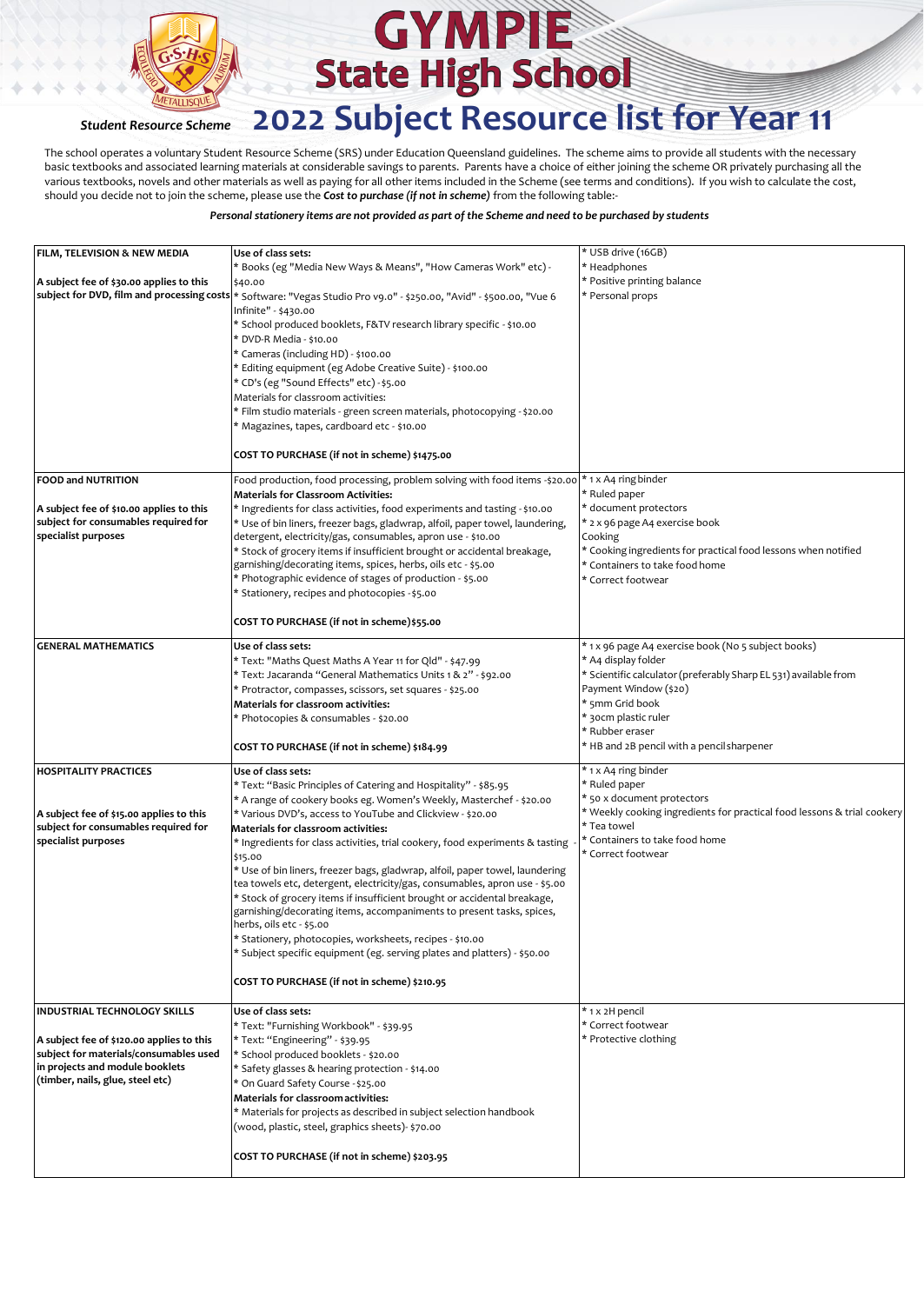

## **GYMPIE State High School**

### *Student Resource Scheme* **2022 Subject Resource list for Year 11**

The school operates a voluntary Student Resource Scheme (SRS) under Education Queensland guidelines. The scheme aims to provide all students with the necessary basic textbooks and associated learning materials at considerable savings to parents. Parents have a choice of either joining the scheme OR privately purchasing all the various textbooks, novels and other materials as well as paying for all other items included in the Scheme (see terms and conditions). If you wish to calculate the cost, should you decide not to join the scheme, please use the *Cost to purchase (if not in scheme)* from the following table:-

| SUBJECT/ USER PAYS SUBJECT FEE                                                                                                                                                                                                                                                                                                                             | Personal stationezy <sub>P</sub> items MERPINERPINES URE BETEME the Scheme and need to be purchased by Aflune RPIST (To be supplied by Student)                                                                                                                                                                                                                                                                                  |                                                                                                                                                                                                                                                                |
|------------------------------------------------------------------------------------------------------------------------------------------------------------------------------------------------------------------------------------------------------------------------------------------------------------------------------------------------------------|----------------------------------------------------------------------------------------------------------------------------------------------------------------------------------------------------------------------------------------------------------------------------------------------------------------------------------------------------------------------------------------------------------------------------------|----------------------------------------------------------------------------------------------------------------------------------------------------------------------------------------------------------------------------------------------------------------|
| <b>INFORMATION &amp; COMMUNICATION</b><br><b>TECHNOLOGY</b>                                                                                                                                                                                                                                                                                                | Use of class sets:<br>* Selection of texts and reference books/magazines (eg "APC" magazine,<br>"PC User" etc) - \$50.00<br>* Software: "Adobe Master Collection - \$400.00 (Includes<br>Photoshop, Dreamweaver, Premiere Proand more), Sony Acid -<br>\$200.00, Gamemaker" - \$40.00<br>Materials for classroom activities:<br>* Photocopied resources and worksheets - \$10.00<br>COST TO PURCHASE (if not in scheme) \$700.00 | * Headphones<br>* USB memory stick 4GB (8 GB recommended)<br>* Positive printing balance<br>* BYOD laptop                                                                                                                                                      |
| INSTRUMENTAL MUSIC                                                                                                                                                                                                                                                                                                                                         |                                                                                                                                                                                                                                                                                                                                                                                                                                  | * Own instrument (if not using school instrument)                                                                                                                                                                                                              |
| Instrumental Music Fee \$50.00<br>(this fee covers photocopying of music<br>sheets and copyright fees to play the<br>music) if using own instrument<br>OR<br>Instrumental Music Fee \$90.00<br>(this fee covers the use of a school<br>instrument, maintenance of<br>instruments, photocopying of music<br>sheets and copyright fees to play the<br>music) |                                                                                                                                                                                                                                                                                                                                                                                                                                  | * A4 Display folder<br>* Black dress pants and black shoes for performances                                                                                                                                                                                    |
| <b>JAPANESE</b>                                                                                                                                                                                                                                                                                                                                            | Use of class sets:<br>* Text: "Mirai 5 : Coursebook – 2nd Ed" - \$66.95<br>* Text: "Kimono 1" - \$35.00<br>* Webster's Japanese Dictionary - \$9.99<br>* New Land, New Language Resources and Materials - \$200.00<br>* DVDs - \$20.00<br><b>Materials for Classroom Activities:</b><br>* Photocopying & consumables- \$30.00<br>COST TO PURCHASE (if not in scheme) - \$361.94                                                  | * 1 x 128 page A4 exercise book (No 5 subject books)<br>* 1 x A4 display folder                                                                                                                                                                                |
| <b>LEGAL STUDIES</b>                                                                                                                                                                                                                                                                                                                                       | Use of class sets:<br>* Text: "Investigating Legal Studies for Queensland 2ed" - \$89.95<br>* Text: "Legal Studies for Qld Volume 1" - \$77.00<br>* Text: "Legal Studies in Action 1 for Queensland" - \$71.13<br>* Text: "Legal Studies in Action2 for Queensland" - \$71.13<br>Materials for classroom activities:<br>* Photocopies & consumables - \$30.00<br>COST TO PURCHASE (if not in scheme) \$339.21                    | * 1 x 128 page A4 exercise book (No 5 subject books)<br>* A4 ruled paper                                                                                                                                                                                       |
| <b>LITERATURE</b>                                                                                                                                                                                                                                                                                                                                          | Use of class sets:<br>* Text: "Penguin Anthology of Australian Poets" - \$35.00<br>* Novels x 3 - \$90.00<br>* DVD - \$20.00<br>* Play - \$30.00<br>* Dictionary - \$26.95<br>* Thesaurus - \$24.95<br>Materials for classroom activities:<br>* Photocopying, consumables & performances - \$15.00<br>COST TO PURCHASE (if not in scheme) \$241.90                                                                               | * 1 x 128 page A4 exercise book (not a 5 subject book)<br>* A4 paper for assignments                                                                                                                                                                           |
| <b>MATHEMATICAL METHODS</b>                                                                                                                                                                                                                                                                                                                                | Use of class sets:<br>* Text: Jacaranda "General Mathematics Units 1 & 2" - \$92.00<br>* General Equipment - \$25.00<br>Materials for classroom activities:<br>* Photocopies & consumables - \$20.00<br>COST TO PURCHASE (if not in scheme) \$137.00                                                                                                                                                                             | * 1 x 96 page A4 exercise book per semester (No 5 subject books)<br>* A4 display folder<br>* Scientific calculator (preferably Sharp EL 351) available from<br>Payment Window (\$20)<br>* 5mm Grid book<br>* Graphics calculator hire TI Nspire - \$50.00/year |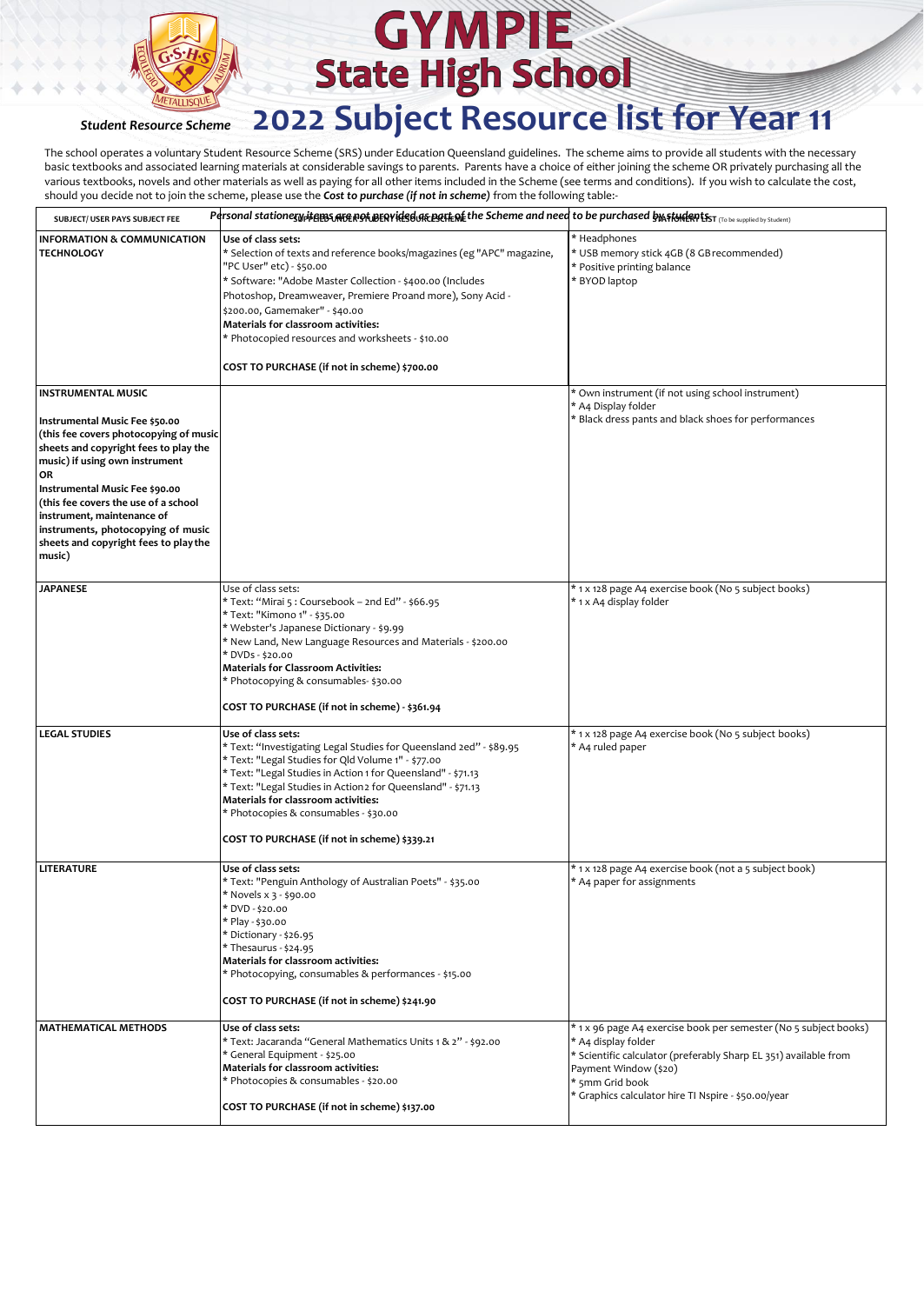

The school operates a voluntary Student Resource Scheme (SRS) under Education Queensland guidelines. The scheme aims to provide all students with the necessary basic textbooks and associated learning materials at considerable savings to parents. Parents have a choice of either joining the scheme OR privately purchasing all the various textbooks, novels and other materials as well as paying for all other items included in the Scheme (see terms and conditions). If you wish to calculate the cost, should you decide not to join the scheme, please use the *Cost to purchase (if not in scheme)* from the following table:-

| SUBJECT/ USER PAYS SUBJECT FEE                                                                                                                    | SUPPLIED UNDER STUDENT RESOURCESCHEME                                                                                                                                                                                                                                                                                                                                                                                                                                                                                                                                                             | <b>STATIONERY LIST</b> (To be supplied by Student)                                                                                                                                                             |
|---------------------------------------------------------------------------------------------------------------------------------------------------|---------------------------------------------------------------------------------------------------------------------------------------------------------------------------------------------------------------------------------------------------------------------------------------------------------------------------------------------------------------------------------------------------------------------------------------------------------------------------------------------------------------------------------------------------------------------------------------------------|----------------------------------------------------------------------------------------------------------------------------------------------------------------------------------------------------------------|
| <b>MODERN HISTORY</b>                                                                                                                             | Use of class sets:<br>* Text: "Senior Modern history for Qld Units 1 – 4" - \$79.95<br>* Text: "Experience of Nationhood" - \$72.00<br>* Text : "Essential Modern World History" - \$60.99<br>* Journals: "History Today" etc - \$120.00<br>Materials for classroom activities:<br>* Photocopies and consumables - \$50.00<br>COST TO PURCHASE (if not in scheme) \$382.94                                                                                                                                                                                                                        | * 1 x 128 page A4 exercise book (No 5 subject books)<br>* 2 x 48 page A4 exercise book<br>* A4 ruled paper<br>* A4 document protectors                                                                         |
|                                                                                                                                                   |                                                                                                                                                                                                                                                                                                                                                                                                                                                                                                                                                                                                   |                                                                                                                                                                                                                |
| <b>MUSIC</b>                                                                                                                                      | Use of class sets:<br>* Text: "Concepts in Music" - \$75.00<br>* Text: "In Tune with Music" - \$65.95<br>* Access to acoustic guitars, electric guitars, amplifiers, drum kits, PA<br>systems, keyboards, adaptor/headphones, launch pad, various music<br>software programs - \$3000.00<br>Materials for classroom activities:<br>* Photocopying - \$5.00<br>* Consumables (guitar strings, drumsticks etc) - \$20.00<br>COST TO PURCHASE (if not in scheme) \$3165.95                                                                                                                           | * 1 x 96 page music exercise book (with manuscript)<br>* Instrument where applicable<br>* 2B pencils<br>* Rubber<br>* Ruler<br>* Sharpener                                                                     |
| <b>MUSIC IN PRACTICE</b>                                                                                                                          | Use of class sets:<br>* Text: "Rock Schools series" - \$30.00<br>* Access to acoustic guitars, electric guitars, amplifiers, drum kits, PA<br>systems, keyboards, adaptor/headphones, launch pad, various music<br>software programs - \$3000.00<br>Materials for classroom activities:<br>* Photocopying - \$5.00<br>* Consumables (guitar strings, drumsticks etc) - \$20.00                                                                                                                                                                                                                    | *1 x 96 page music exercise book (with manuscript)<br>* Instrument where applicable<br>* 2B pencils<br>* Rubber<br>* Ruler<br>* Sharpener                                                                      |
|                                                                                                                                                   | COST TO PURCHASE (if not in scheme) \$3055.00                                                                                                                                                                                                                                                                                                                                                                                                                                                                                                                                                     |                                                                                                                                                                                                                |
| PHYSICAL EDUCATION<br>A subject fee of \$15 applies to this<br>subject to cover Personal Development<br>Program Speakers and Material             | Use of class sets:<br>* Text: "MacMillan QLD Senior Physical Education" - \$79.00<br>* School produced booklets and associated texts - \$20.00<br><b>Equipment for class activities:</b><br>*Access to sporting equipment (Discus, Javelin, Touch Football/Futsal, * Shoes suitable for exercise<br>Tennis Racquet, Cricket, Badminton, Softball, Volleyball etc) - \$400.00<br>Materials for class activities:<br>* Photocopying of all resource materials for theory sessions - \$10.00<br>* Consumables (sunscreen, tennis balls etc) - \$5.00<br>COST TO PURCHASE (if not in scheme) \$514.99 | * 1 x A4 ring binder<br>* Ruled paper<br>* Document protectors<br>* Laptop<br>* Hat<br>* Water bottle<br>* Sunscreen                                                                                           |
| <b>PHYSICS</b><br>A subject fee of \$20.00 applies to this<br>subject for Extended Experimental<br><b>Investigation Program materials</b>         | Use of class sets:<br>* Text: "New Century Senior Physics" - \$69.95<br>Materials for classroom activities:<br>* Laboratory materials and consumables (eg electronic components,<br>glassware etc) - \$20.00<br>* Photocopying - \$5.00<br>COST TO PURCHASE (if not in scheme) \$94.95                                                                                                                                                                                                                                                                                                            | * 1 x A4 binder<br>* Ruled paper<br>* Plastic sleeves<br>* 1 x 64 page A5 lined notebook<br>* 1 x 196 page A4 lined notebook<br>* Calculator (scientific or graphics)<br>* Highlighters<br>* A4 Display folder |
| <b>SPORT AND RECREATION</b><br>A subject fee of \$15.00 applies to this<br>subject to cover Personal Development<br>Program Speakers and Material | Use of class sets:<br>* Text: "MacMillan Qld Senior Physical Education" - \$79.99<br>* School produced booklets and associated texts - \$20.00<br>Equipment for class activities:<br>* Access to sporting equipment (Discus, Javelin, Touch Football/Futsal,<br>Tennis Racquet, Cricket, Badminton, Softball, Volleyball etc) - \$400.00<br>Materials for classroom activities:<br>* Photocopying of all resource materials for theory sessions - \$10.00<br>* Consumables (sunscreen, tennis balls etc) - \$5.00<br>COST TO PURCHASE (if not in scheme) \$514.99                                 | * 1 x A4 ring binder<br>* Ruled paper<br>* Document protectors<br>* Hat<br>* Shoes suitable for exercise<br>* Water bottle<br>* Sunscreen                                                                      |